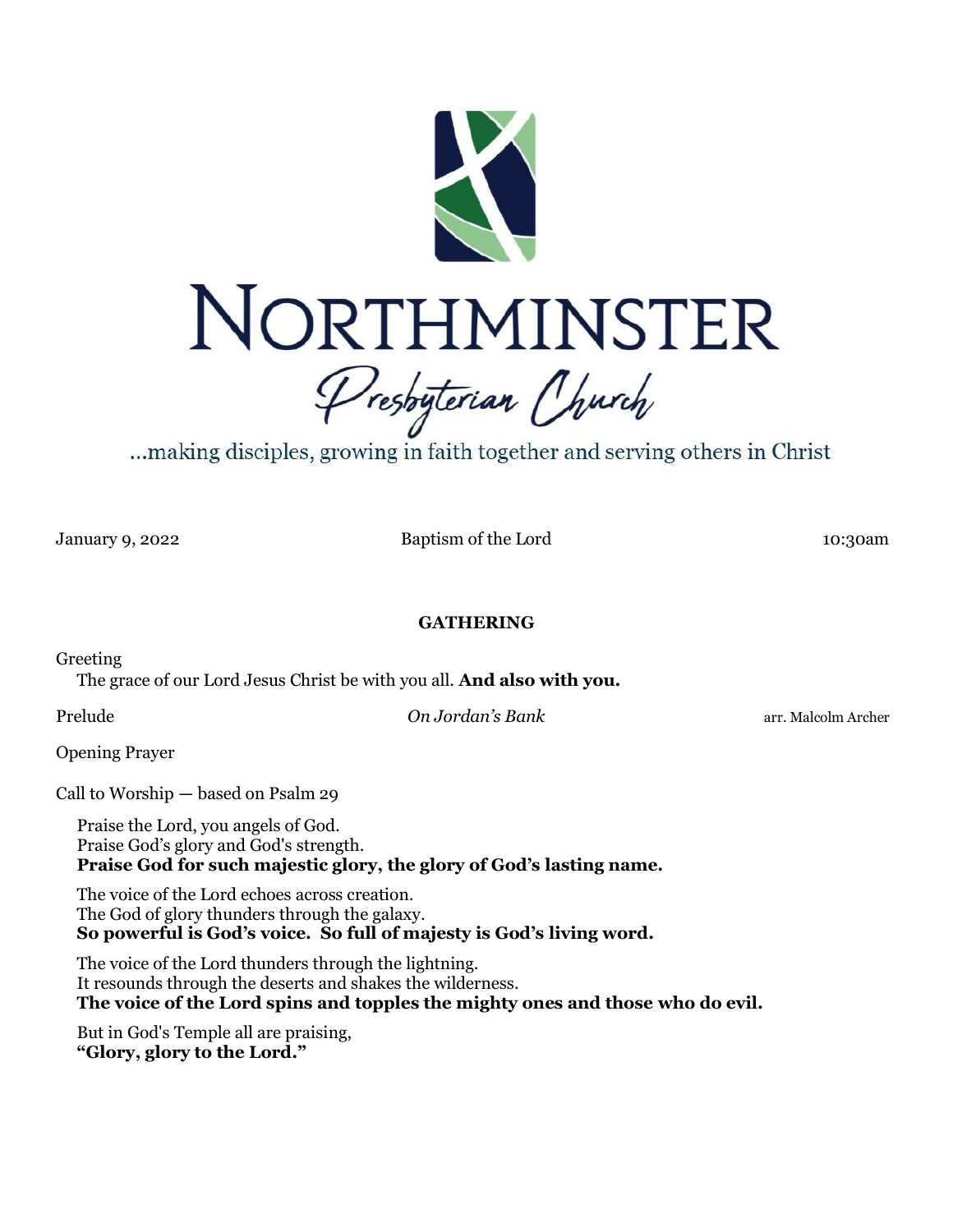

#### **CONFESSING**

Call to Confession

Prayers of Confession

**Merciful God,**

**in baptism you promise forgiveness and new life, making us part of the living body of Christ. We confess that we remain preoccupied with ourselves, separated from sisters and brothers in Christ. We cling to destructive habits, hold grudges, and show reluctance to welcome others; we allow the past to hold us hostage.**

**In your loving-kindness**

**have mercy on us and free us from sin. Remind us of the promises you make in baptism so that we may rise to new life and live together in grace.**

**Hear our prayers …**

Assurance of Forgiveness

Hymn #482 *Baptized in Water*

Baptized in water, sealed by the Spirit, cleansed by the blood of Christ our King; heirs of salvation, trusting the promise, faithfully now God's praises we sing.

Baptized in water, sealed by the Spirit, dead in the tomb with Christ our King; one with his rising, freed and forgiven, thankfully now God's praises we sing.

Baptized in water, sealed by the Spirit, marked with the sign of Christ our King; born of the Spirit, we are God's children; joyfully now God's praises we sing.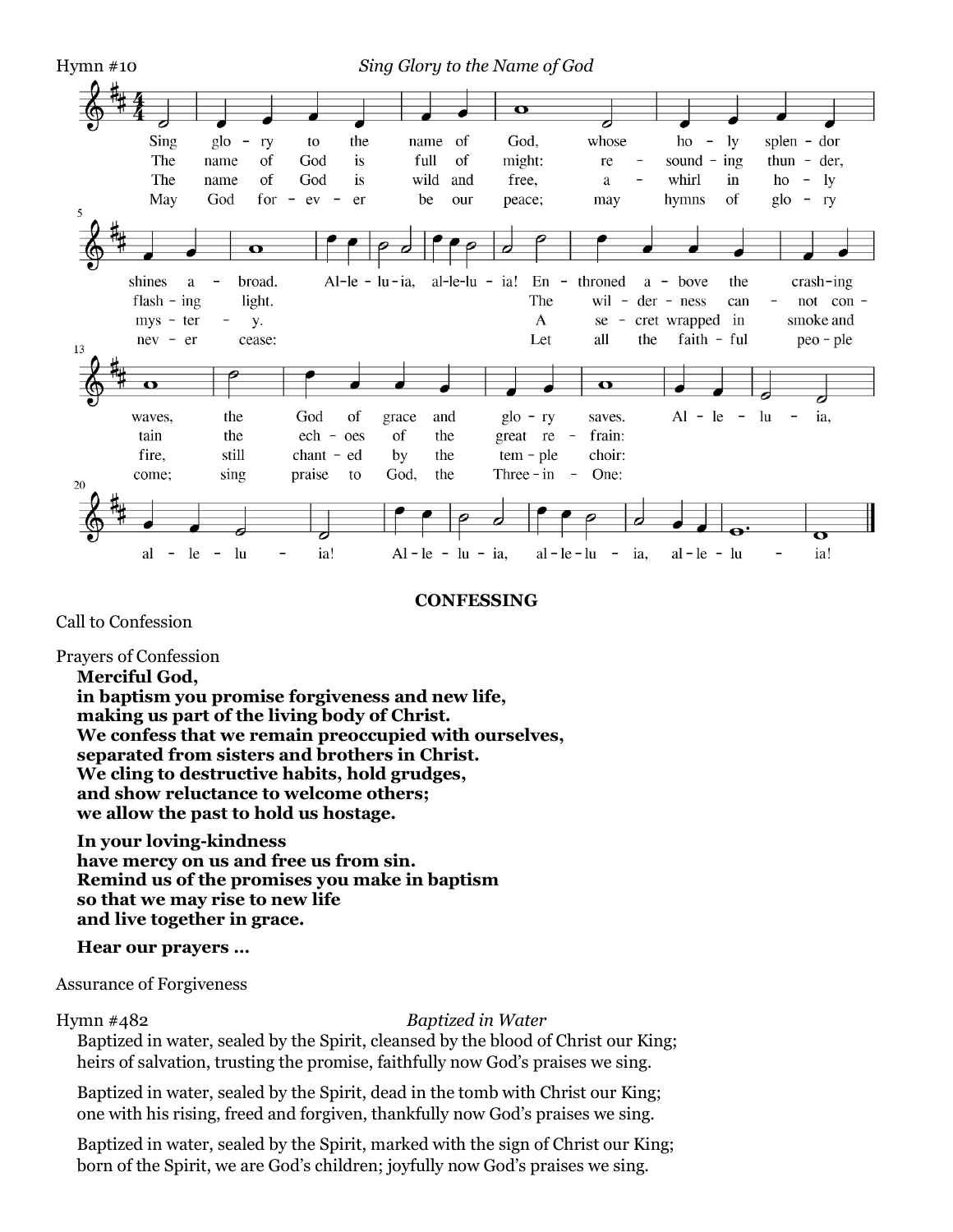Affirmation of Faith

Question 71. What is baptism? **Baptism is the sign and seal through which we are joined to Christ.**

Question 72. What does it mean to be baptized?

**My baptism means that I am joined to Jesus Christ forever. I am baptized into his death and resurrection, along with all who have received him by faith. As I am baptized with water, he baptizes me with his Spirit, washing away all my sins and freeing me from their control. My baptism is a sign that one day I will rise with him in glory, and may walk with him even now in newness of life.**

\*Passing of the Peace

## **LISTENING**

Ordination and Installation of Ruling Elders

Do we, the members of the church, accept Barbara, Genny, Jinny, Michael, and Ray as our ruling elders for this next season in our common life, chosen by God through the voice of this congregation, to lead us in the way of Jesus Christ? **We do.**

Do we agree to pray for them, to encourage them, to respect their decisions, and to follow as they guide us, serving Jesus Christ who alone is Head of the Church? **We do.**

\*Hymn #688 *Spirit of God, Descend upon My Heart* verses 1-3

Spirit of God, descend upon my heart; wean it from earth; through all its pulses move; stoop to my weakness, mighty as thou art, and make me love thee as I ought to love.

I ask no dream, no prophet ecstasies, no sudden rending of the veil of clay, no angel visitant, no opening skies; but take the dimness of my soul away.

Hast thou not bid us love thee, God and King; all, all thine own, soul, heart, and strength and mind? I see thy cross; there teach my heart to cling. O let me seek thee, and O let me find!

Scripture – Luke 3:15-22

Sermon in Music

# Sermon in Words **We All Work for Jesus**

# **DEPARTING**

\*Hymn #688 *Spirit of God, Descend upon My Heart* verses 4-5

Teach me to feel that thou art always nigh. Teach me the struggles of the soul to bear, to check the rising doubt, the rebel sigh. Teach me the patience of unanswered prayer.

Teach me to love thee as thine angels love, one holy passion filling all my frame; the baptism of the heaven-descended Dove, my heart an altar, and thy love the flame.

\*Benediction

Postlude

All rights reserved, License #1244003